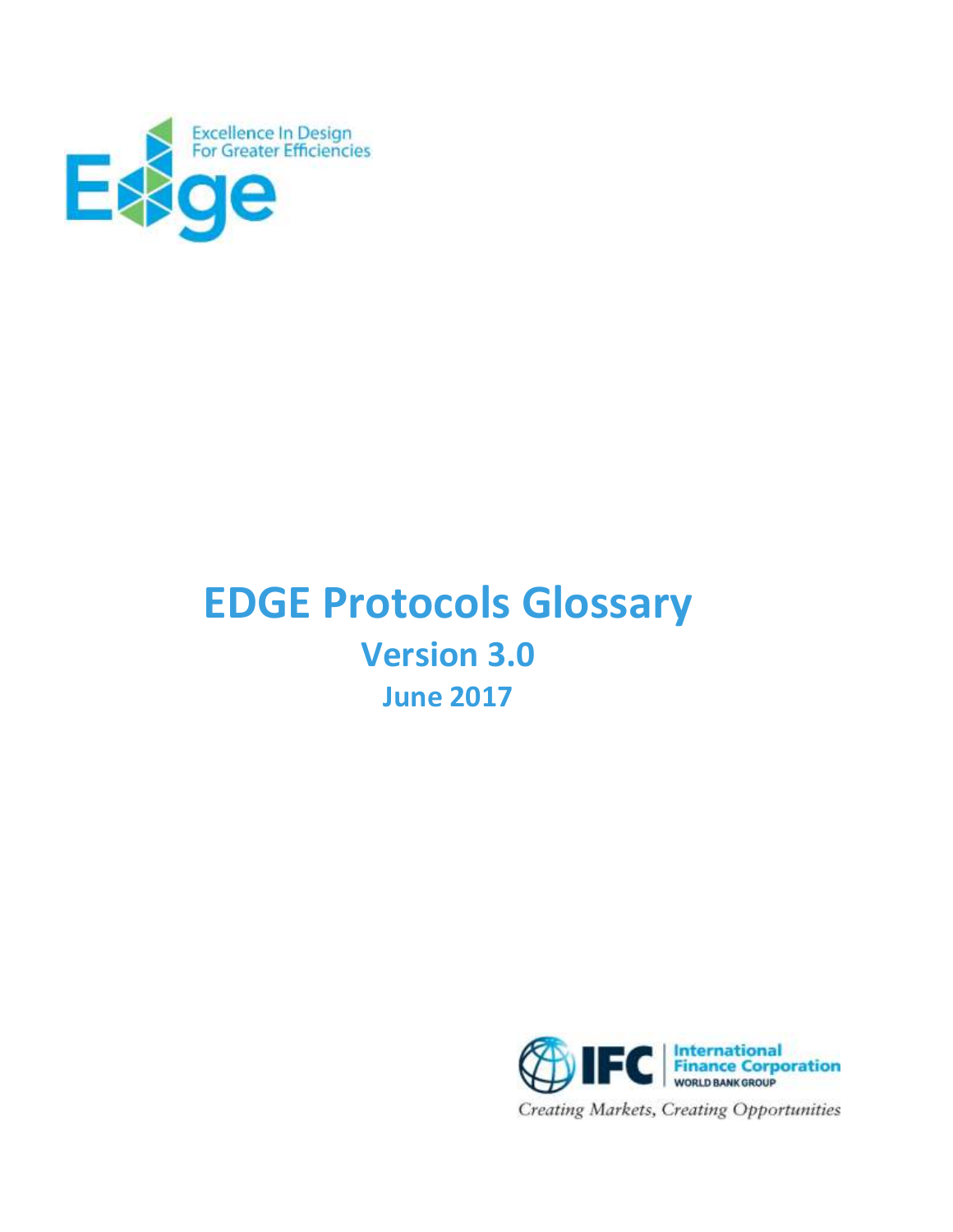Copyright © 2019 International Finance Corporation. All rights reserved.

The material in this publication is copyrighted by International Finance Corporation ("IFC"). IFC encourages the dissemination of the content for non-commercial purposes. Content from this publication may be used freely without prior permission, provided that clear attribution is given to IFC, IFC's copyright notice is reproduced on any copies, and that content is not used for commercial purposes.

#### Disclaimer

**This document is not a legally binding document** unless all or part of it is incorporated into or made a part of a separate legally binding agreement between IFC and a counterparty.

No advisory, fiduciary or other relationship is created between IFC and any person or organization accessing or otherwise using any of this document. IFC (and any of its respective directors, officers, agents, contractors, interns, suppliers and employees) will not be liable for any damages, losses or causes of action of any nature arising from any use of this document or the provision of this document.

Any reference to Partners or Partnerships in this document is strictly for the purposes of description and does not establish or prejudice the type of relationship which IFC may choose to enter with a third party. The precise nature of the relationship between IFC and a third party in the context of the EDGE Certification Program will be set forth in a separate legally binding agreement.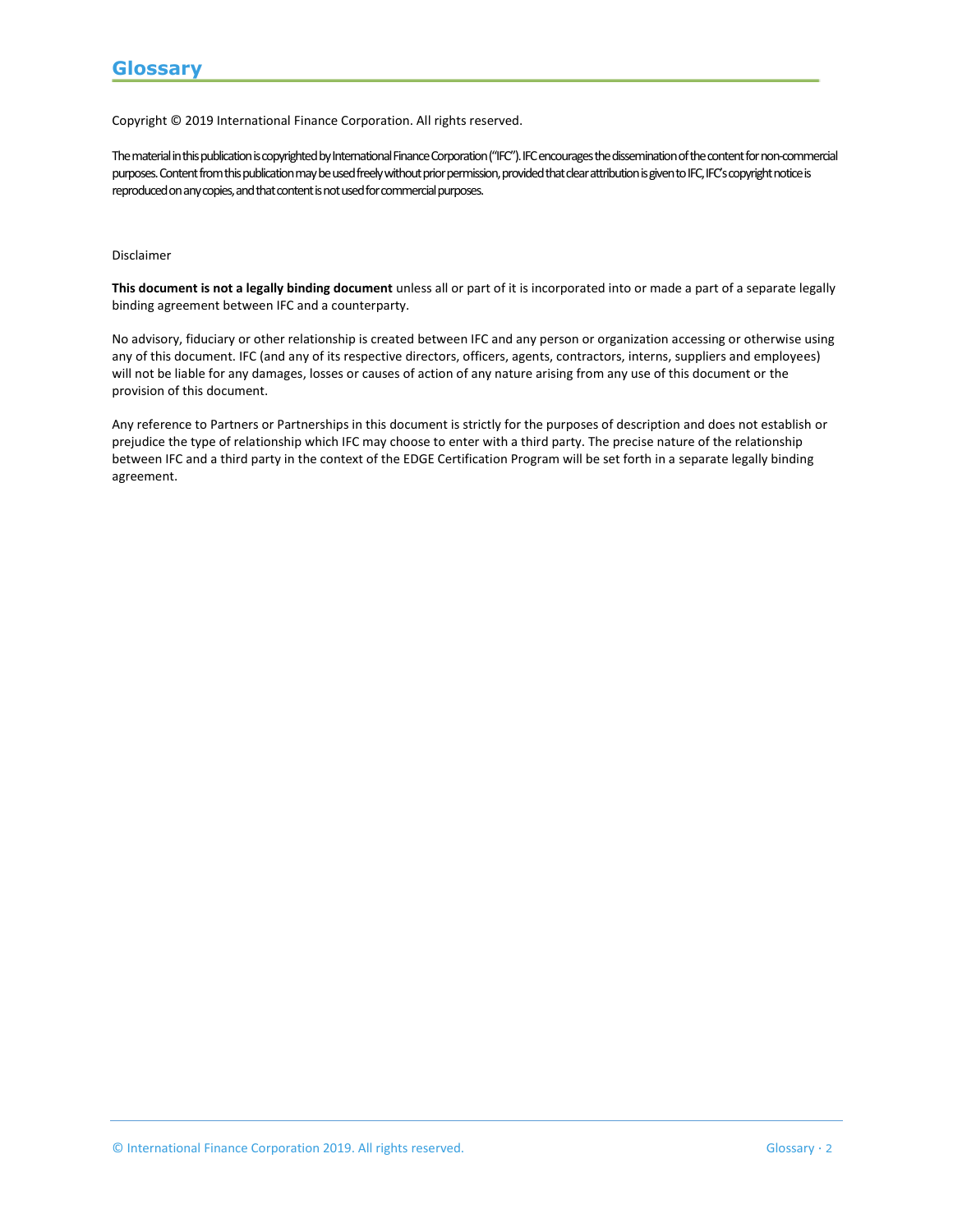# **1. About this document**

The EDGE Glossary sets out a definition for some of the most commonly used terms in the EDGE Protocols. Terms in the documents are presented in the text using capital letters to indicate they have an official meaning and can be found in the glossary. The definitions below are normative.

The terms below are listed alphabetically.

Readers who are interested in understanding more about voluntary standard systems may be interested in reading the following international standards, for further explanation of the standards system structures and international best practice:

- ISO 9001:2008 Quality management systems Requirements
- ISO 17065: 2012 Conformity assessment Requirements for bodies certifying products, processes and services
- ISO 17011:2204 Conformity assessment -- General requirements for accreditation bodies accrediting conformity assessment bodies
- ISEAL Standard-Setting Code Setting and Social and Environmental Standard v5.0
- ISEAL Assurance Code Assuring Compliance with Social and Environmental Standards v1.0
- ISEAL Impacts Code Assessing the Impacts of Social and Environmental Standards v1.0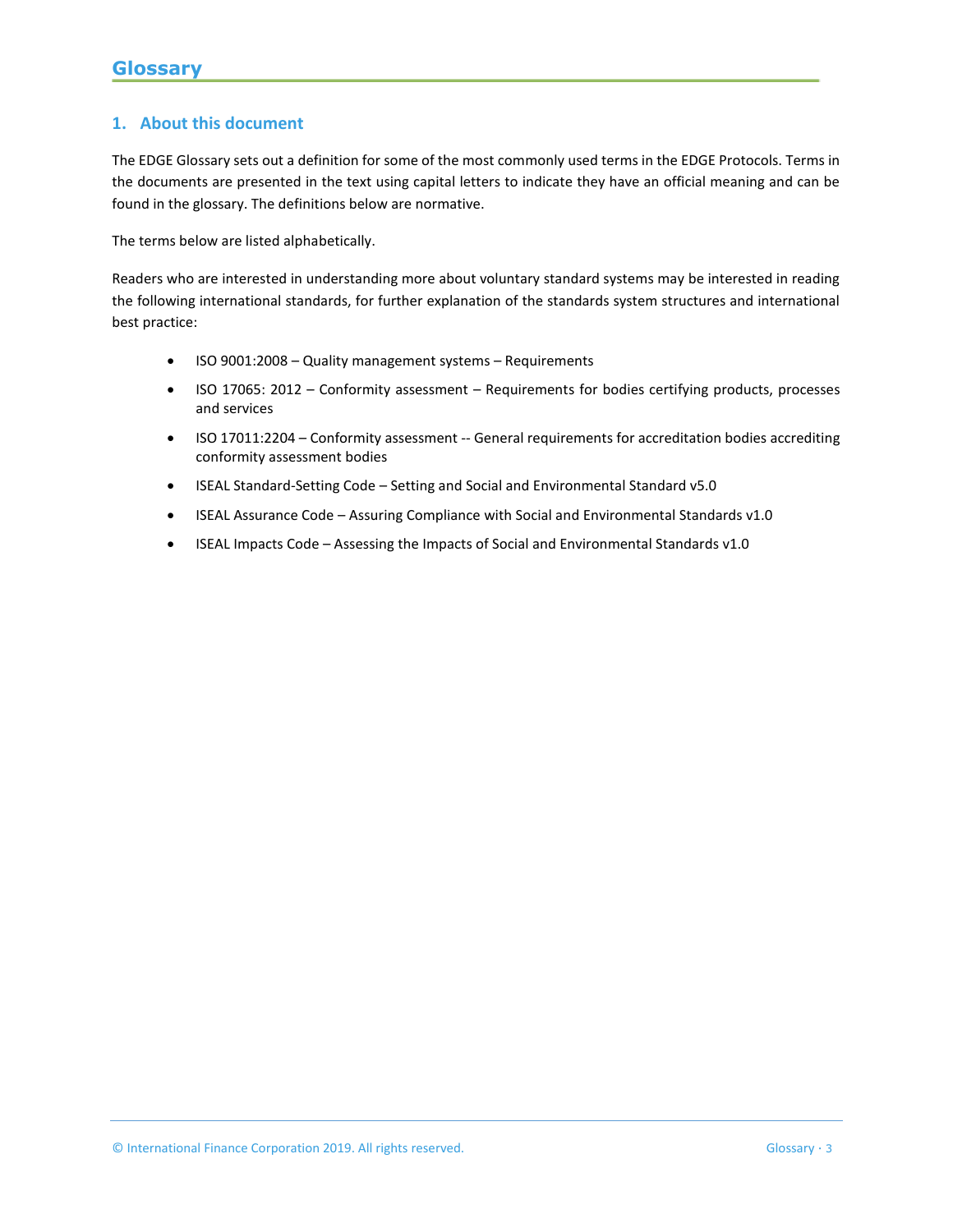# **Annual Audit**

IFC's annual review of the data listed in Article 7 of Chapter 2. The EDGE Partner will facilitate this review as well as:

- 1. visits to the offices and with the staff of the EDGE Partner and any subcontractors
- 2. checks on the Internal Management System of the Certification Program
- 3. site visits to certified projects, as selected by IFC
- 4. interviews with EDGE Clients, Auditors and Interested Parties, as selected by IFC.

The Annual Audit of an EDGE Partner will include a comparison of achievements relative to key performance indicators agreed in the approved Business Plan, if relevant.

#### **Annual Audit Report**

The report issued by IFC after an Annual Audit has been completed which details any Non-conformities discovered during the Annual Audit, the timeline within which the Non-conformities must be rectified by Corrective Actions, and the proof of correction required, in order for a Partner to retain its approved status.

#### **Base Case**

The average expected efficiency of energy consumption, water consumption and embedded energy in materials for a new building in the current Local Market. The Base Case is calculated by the EDGE Software using the following broad data sets:

- 1. Climatic conditions of the location.
- 2. Building type and occupant use.
- 3. Current construction and consumption patterns in the market.

The Base Case is used as the benchmark for calculating whether or not the EDGE Standard has been achieved.

#### **Business Plan**

Partner developed and EO&M Team approved plan for implementing the EDGE Certification Program in a Local Market.

#### **Conflict of Interest**

A Conflict of Interest occurs in a situation in which a person has a duty to more than one person or organization, but cannot do justice to the actual or potentially adverse interests of both parties. Within the EDGE Protocols, potential conflicts of interest include approving a Partner or Auditor where the individual making the decision has a personal relationship or other incentive unrelated to the quality of the approval; the same individual(s) undertaking both the audit and the certification decision; Auditors providing consultancy and auditing to the same EDGE Client (which would result in auditing their own design/solution), Partners recommending specific Auditors to EDGE Clients (which could be perceived to be as a result of income generated by increased numbers of EDGE Certificates through weak audits, or could drive the creation of non-ethical incentives for Partners to recommend specific Auditors); and other situations which may arise where there is a lack of independence by a decision-making party.

#### **Corrective Actions**

Actions mandated by the EO&M Team in the context of an Annual Audit of a Partner (or a Partner in the context of an EDGE Auditor annual audit) upon the occurrence of Non-conformance(s).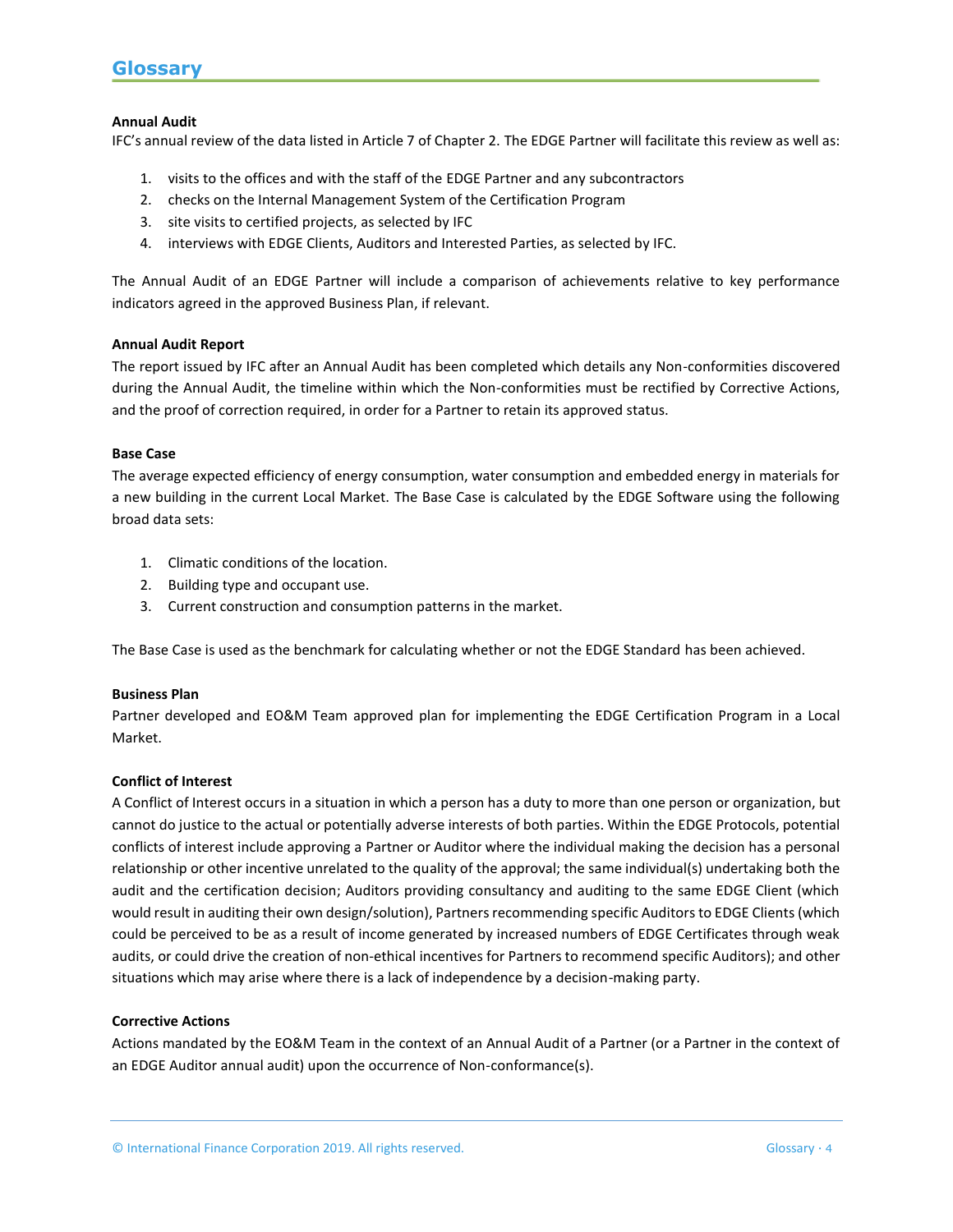### **Design Audit**

A desk-based review, undertaken by an approved Auditor, of an EDGE Client's Self-Assessment for a registered building project. The Auditor reviews the information input into the EDGE Software against the design, verifying that the information about the planned EDGE Measures has been correctly captured and verifying that there is supporting evidence. The Auditor also verifies that the EDGE Software output meets or exceeds the EDGE Standard, i.e., a minimum improvement of 20 percent relative to the Base Case for each of the Environmental Categories.

# **Preliminary Certificate**

A certificate awarded to recognize the achievement of a Preliminary Certificate, following a Design Audit by an Auditor upon verifying that the information about the planned EDGE Measures has been correctly captured, that there is supporting evidence, and that the EDGE Software output meets or exceeds the EDGE Standard, i.e., a minimum improvement of 20 percent on the Base Case for each of the Environmental Categories.

# **Dynamic Simulation Model (DSM)**

A tool for analyzing the energy performance of a building design which uses design inputs to virtually model thermodynamic energy efficiency profiles, and which may be utilized for purposes of validating the EDGE Software outputs.

#### **EDGE Auditor (also Auditor)**

An individual approved by a Partner to undertake Site Audits and Design Audits, and make Recommendations for building projects to receive either a Preliminary Certificate or EDGE Certificate (i.e., post-construction). Individual Auditors may be part of a firm that offers the EDGE auditing services of a number of such approved individuals.

# **EDGE Branding and Media Guidelines for Partners**

Guidelines for the permissible usage of EDGE branding by Partners, as determined by IFC in its sole discretion. The guidelines provide clarity on how Partners can leverage the EDGE brand and assets, gain approval for marketing materials and public relations announcements, and engage with the media in matters related to EDGE.

#### **EDGE Brand Assets**

Guidelines for real estate developers to use the EDGE trademark to promote or advertise a property once it has received an EDGE Preliminary Certificate or EDGE Certification, available on-line at <https://www.edgebuildings.com/contact-us/brand-assets/>

#### **EDGE Certificate**

A certificate awarded to a completed building project that has achieved the EDGE Standard, verified by an Auditor though a Site Audit, and issued by a Partner, according to the *Certification Protocol*.

# **EDGE Certification Program (also Certification Program)**

An initiative governed by the EDGE Protocols, undertaken by a Partner, Auditors and EDGE Clients, the goal of which is to mainstream green building approaches through the promotion of voluntary green building certification in a prescribed geographic area.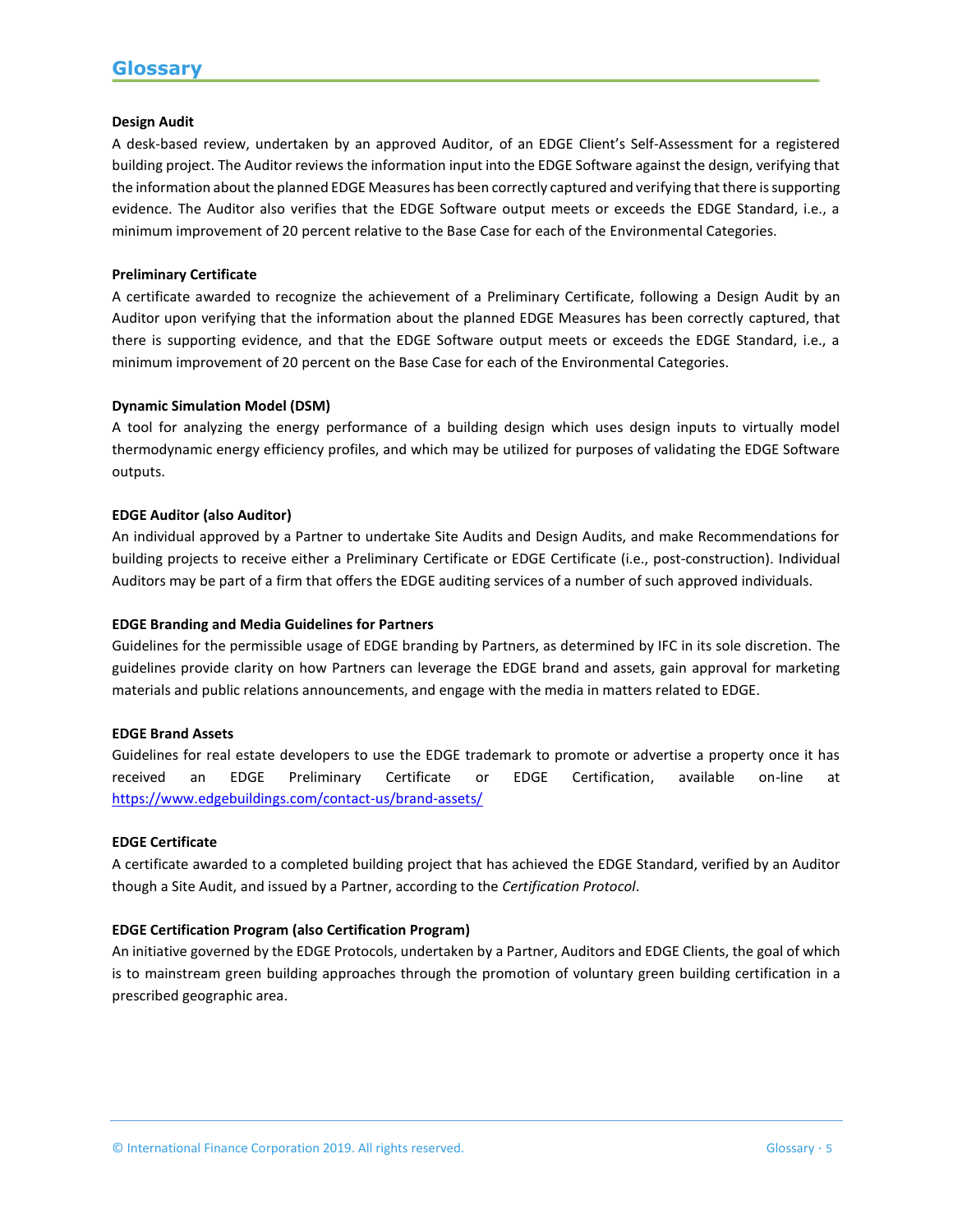# **EDGE Certification Fees**

EDGE Certification Fees are those fees paid to a Partner in connection with an EDGE Certification application. This may include, without limitation, fees paid at the time of registration of a project and at various subsequent stages in the certification process. These fees do not include fees paid to an EDGE Auditor for auditing services.

# **EDGE Client (also Client)**

An individual or organization that designs and completes a building project directly or through contracting with third parties to meet the EDGE Standard. This would usually be, but is not restricted to, the building owner, investor or developer. The EDGE Client is responsible for preparing a Self-Assessment by selecting the EDGE Measures that best reflect the building components and features of the building as designed or as built, and commissioning an Auditor to undertake a Design Audit and Site Audit. EDGE Clients also provide supporting information and documentation in support of the application for verification by the nominated Auditor.

#### **EDGE Experts**

The purpose of the EDGE Expert is to improve EDGE Clients' understanding of green design principles, the EDGE Standard, Software, and Certification System and to facilitate Clients' EDGE applications if they need assistance.

# **EDGE Expert Participation Agreement**

The agreement that every EDGE Expert must sign after successfully passing the EDGE Exam and before beginning to act as an EDGE Expert.

#### **EDGE Exam**

The written exam that both EDGE Auditors and Experts must sit and pass.

#### **EDGE Fees**

The revenues earned by a Partner related to its EDGE Certification Program, including but not limited to EDGE Certification Fees and revenues from training. A portion of EDGE Fees is shared with IFC, as may be defined in a legal agreement between IFC and a Partner.

#### **EDGE ID Code**

A unique reference assigned to an active project, at the point where the building project is saved within the EDGE Software. Issued by the EO&M Team or through the EDGE Software, the EDGE ID Code shall be used in all queries, invoicing and communications related to the project.

#### **EDGE Platform (also IT Platform)**

The web-based information technology system, including servers and associated software, on which the EDGE Software is intended to operate, as determined by IFC in its sole discretion.

#### **EDGE Protocols**

The standards, systems, documents, procedures and policies which govern the operation and management of all organizations involved in delivering EDGE Certification Programs around the world, including the activities of the EO&M Team, the Local Partners, Global Partners, Auditors, EDGE Clients, Interested Parties and others involved in implementing EDGE Certification Programs.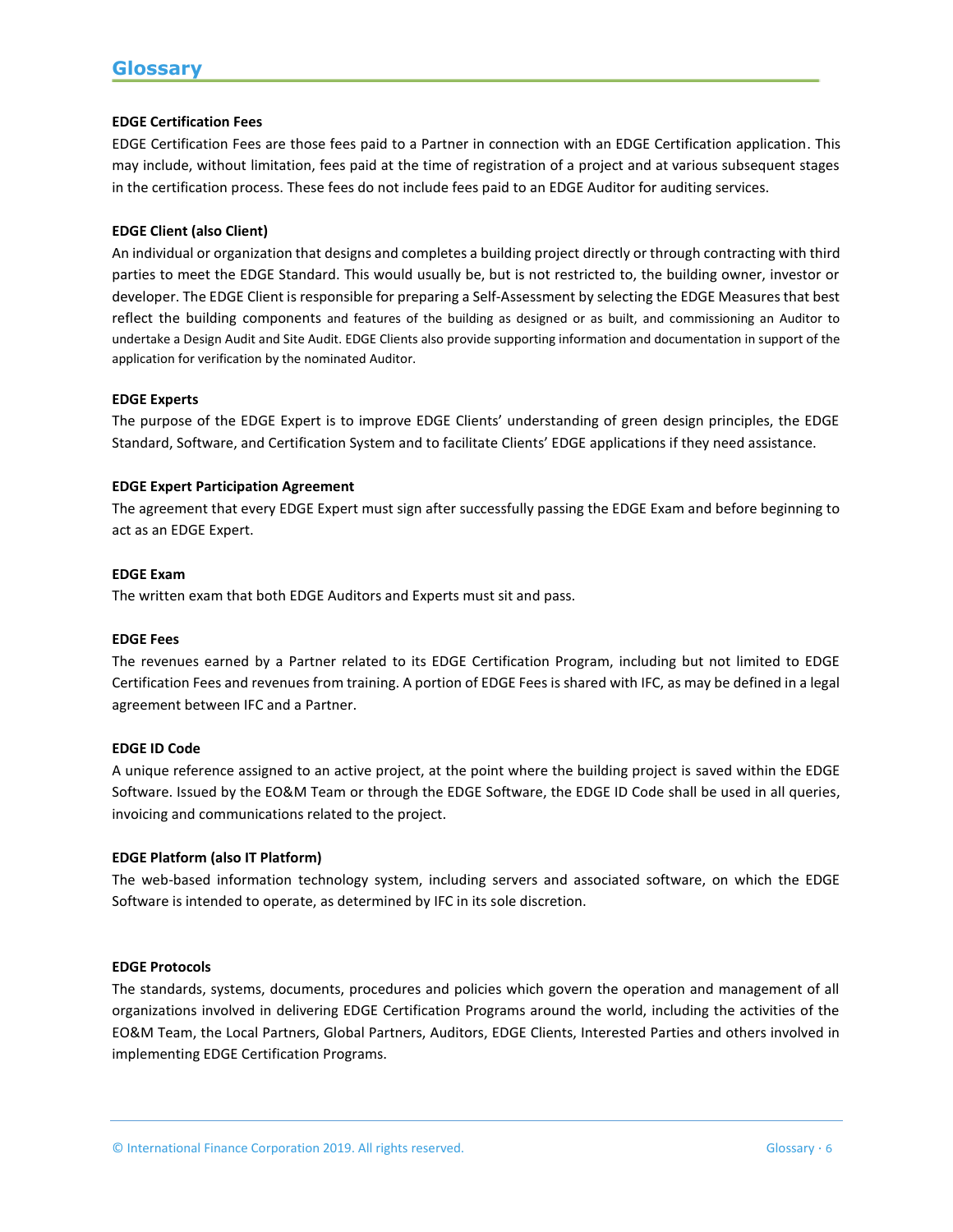#### **EDGE Measures**

The EDGE Measures are the list of best-practice options or building features which have a measurable influence on the modelled energy or water used during the operation of the building or the embodied energy of the materials used to construct the building. The calculation of the improved case is based on the EDGE Measures available in the appropriate version of the EDGE Software that have been claimed by an EDGE Client and any specific performance data provided by the EDGE Client.

#### **EDGE Project Database**

A centrally maintained database which contains the details of all registered EDGE building projects globally. It is maintained by the EO&M Team, and populated with information from EDGE Clients and Partners.

#### **EDGE Software**

An online building design and self-assessment tool that benchmarks designs against a low-cost universal green standard for emerging market countries. In the EDGE Protocols, the EDGE Software is used by the EDGE Client to undertake a Self-Assessment of their building project design, a pre-cursor to EDGE Certification. More widely, the platform is intended for anyone who is interested in the design or specification of an EDGE green building, including, but not limited to; architects, engineers, developers, building owners, policy makers, governmental and financial institutions.

#### **EDGE Standard**

A minimum 20 percent predicted reduction in energy consumption, water consumption and embedded energy in materials (the three Environmental Categories) relative to prevailing local practices as represented by the agreed Base Case model for a locality.

#### **Environmental Categories**

The categories of energy consumption, water consumption and embedded energy in materials for which there must be a 20 percent reduction relative to the performance of the Base Case for purposes of satisfying the EDGE Standard.

#### **EO&M Team**

The team responsible for central administration and oversight of the EDGE Protocols, including maintaining the EDGE Protocols, the EDGE Software, approving Local Partners and Global Partners, undertaking quality assurance oversight of Partners, developing global training materials and generally supporting the implementation of EDGE Certification Programs around the world.

#### **Global Clients**

Clients proposing a series of projects for Certification in two or more Local Markets (at least one of which is not currently served by an approved Local Partner) who elect to work with a Global Partner on these Certifications.

#### **Global Partner**

The organization with responsibility for providing EDGE Certification in one or more Local Markets, through provision of auditing and certification services. Global Partner only operates in Local Markets where there is no Local Partner, and their role is to provide services to EDGE Clients on a demand-driven basis. They are not required to prepare a market appraisal or a Business Plan, and have no targets for market penetration. The Global Partner signs a legal agreement with IFC that sets out their responsibilities.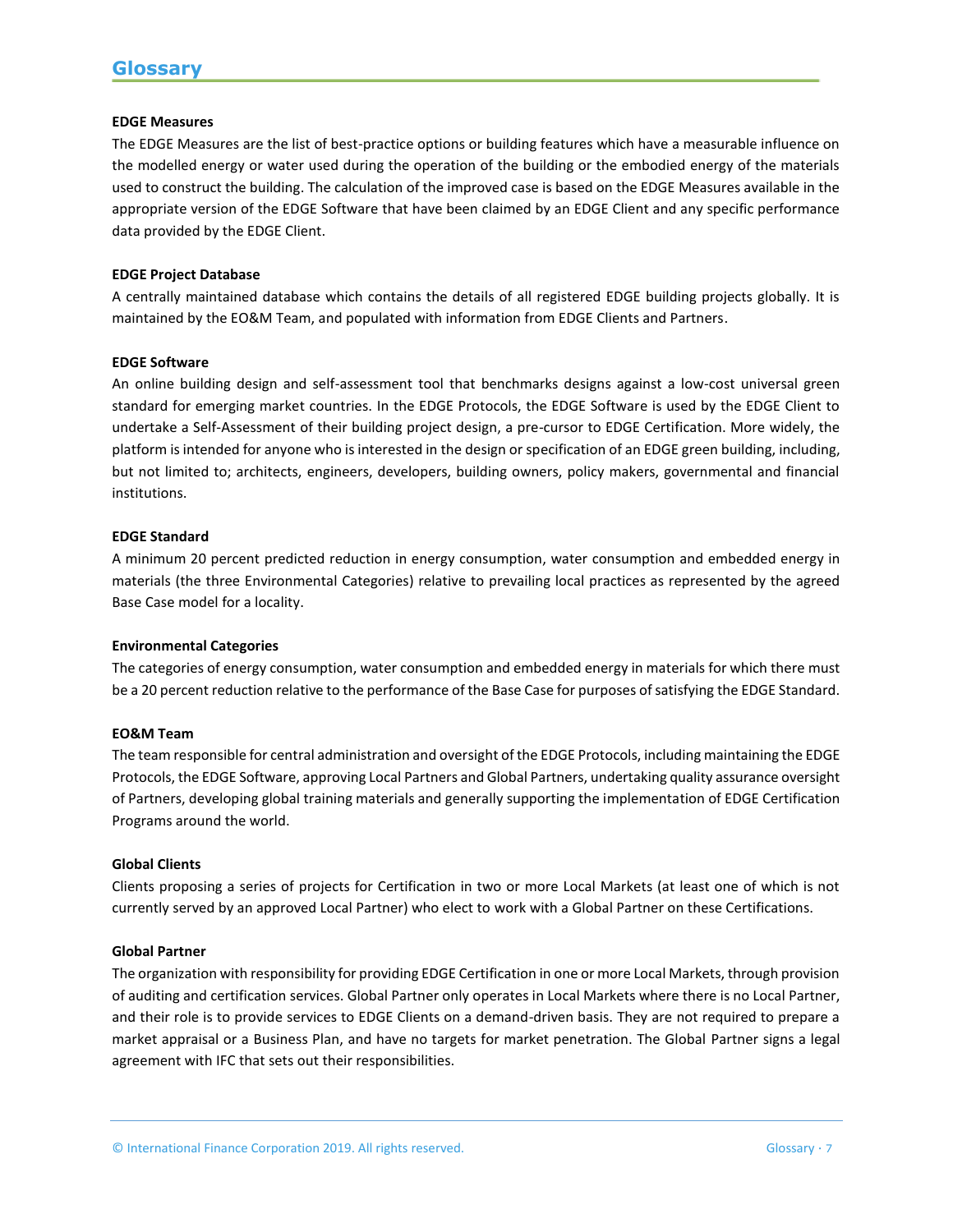#### **Interested Parties**

Individuals or organisations who have an interest in delivering more sustainable buildings in emerging economies and that have a specific interest in the EDGE Certification Program, either in the Local Markets or globally; and/or stakeholders, that is individuals or organizations that are affected by the operation or results of the EDGE Certification Program. Interested Parties include but are not limited to the following groups:

- EDGE entities such as Clients, EDGE Experts, Auditors, Third Party Certifying Bodies, Partners, Strategic Supporters, and subcontractors to Partners;
- Architects;
- Engineers;
- Developers;
- Building owners;
- Policy makers;
- Governmental organizations;
- Non-Governmental organizations
- Financial institutions;
- Construction industry supply chain;
- Utilities

#### **Internal Management System**

A system maintained by each Partner for the administration, management, and maintenance of an EDGE Certification Program, including measures to control the required documentation and records related to auditing and certification pursuant to the EDGE Protocols, as well as to institute its processes, determine the process interaction, resources required to maintain such processes, and how they can be measured and enhanced.

#### **Local Adaptation**

A process through which the EDGE Software is adapted to align more closely with local standards and practices, by replacing the global technical data points with data points that are specific to the Local Market, enabling more accurate calculation of the expected savings within the Environmental Categories. The work is led by an expert, with input from Interested Parties. After a Local Adaptation is complete, the global EDGE Software is no longer applicable in that particular Local Market.

#### **Local Market**

A defined geographic location which is a city, sub-national area, or country; within which there is an EDGE Certification Program being developed or operated. The Local Market scope is new builds, and may be limited to specific building types. In the case of a Local Partner, the market appraisal and Business Plan are based on a defined Local Market.

#### **Local Partner**

The organization with responsibility for developing and implementing an EDGE Certification Program in a specific Local Market. Their role is to drive transformation of the Local Market, and they are required to prepare a market appraisal and a Business Plan, and have targets for market penetration. The Local Partner signs a legal agreement with IFC that sets out their responsibilities. A Local Partner may choose to work with Third Party Certifying Bodies, other partners, third parties or contractors to fulfil the EDGE Protocols' requirements, though remains responsible for ensuring the operation of the EDGE Certification Program is consistent with the EDGE Protocols requirements.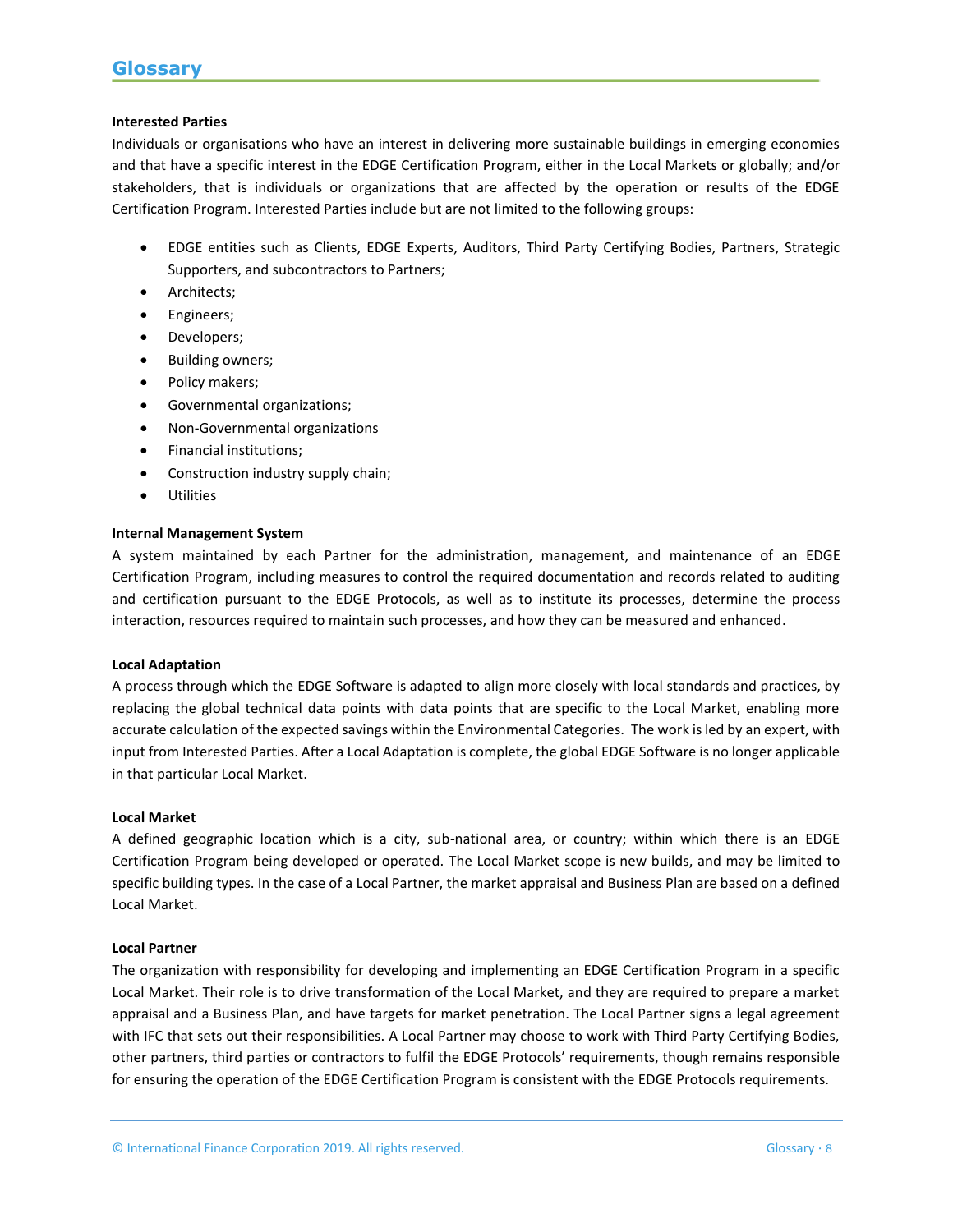## **Non-conformance (also Non-conformities)**

A failure to meet a normative requirement of the EDGE Protocols, identified during an audit. This includes the Annual Audit of Local Partners and Global Partners undertaken by the EO&M Team and the annual sample of EDGE Auditors undertaken by the relevant Partner. There are two levels of non-conformance: minor non-conformities are single observed lapses that are not indicative of a system failure, and typically can be dealt with quickly without major changes to procedures or punitive measures; a major non-conformance is a systematic failure or absence of a system, long-standing minor non-conformance from previous assessments, or a collection of similar minor nonconformances indicating a widespread problem, and may result in the temporary or permanent suspension of the approved status of a Local Partner, Global Partner or EDGE Auditor.

#### **Partners (or EDGE Partners)**

Refers collectively to both Local Partners and Global Partners (see definitions).

# **Practically Complete**

A building is considered practically complete at the earliest of the following dates: (a) the date the building is occupied; (b) the date an occupancy permit is issued; (c) the date the contractor hands the building over to the owner.

#### **Recommendation**

Report written by the Auditor stating whether or not the EDGE Client's building project meets the EDGE Standard. A Recommendation is made both at the Design Audit stage and the Site Audit stage. The Auditor is not responsible for issuing the final EDGE Certificate. The EDGE Certificate is issued by the relevant Partner or Third Party Certifying Body after a positive review of a Recommendation following a Site Audit.

#### **Self-Assessment**

The assessment of a building undertaken by the design team or building owner before being submitted for audit. The Self-Assessment shall be completed using the EDGE Software, and shall include location/address, contact details, usage data and basic building geometry as required by the EDGE Software. Each efficiency measure selected in the EDGE Software must be supported by documentation, as described in the User Guide. A Self-Assessment can be undertaken at the design stage and/or post construction.

#### **Site Audit**

A field-based review, undertaken by an Auditor, of an EDGE Client's completed building project. The Auditor verifies that the completed building project has incorporated the EDGE Measures necessary to attain the EDGE Standard.

#### **Strategic Supporter**

An Interested Party that may play a formal or informal role in the implementation of a Business Plan in collaboration with a Local Partner. A Strategic Supporter's role is centred upon socializing the EDGE Certification benefits and approach with potential Clients and lobbying public and private sector entities for their support.

#### **Third Party Certifying Body**

An entity contracted by a Local Partner to execute all or part of the services related to the certification process that are the responsibility of the Local Partner. The Third Party Certifying Body will be part of the due diligence process required to approve a Local Partner and a change in Third Party Certifying Body may only be made with IFC's